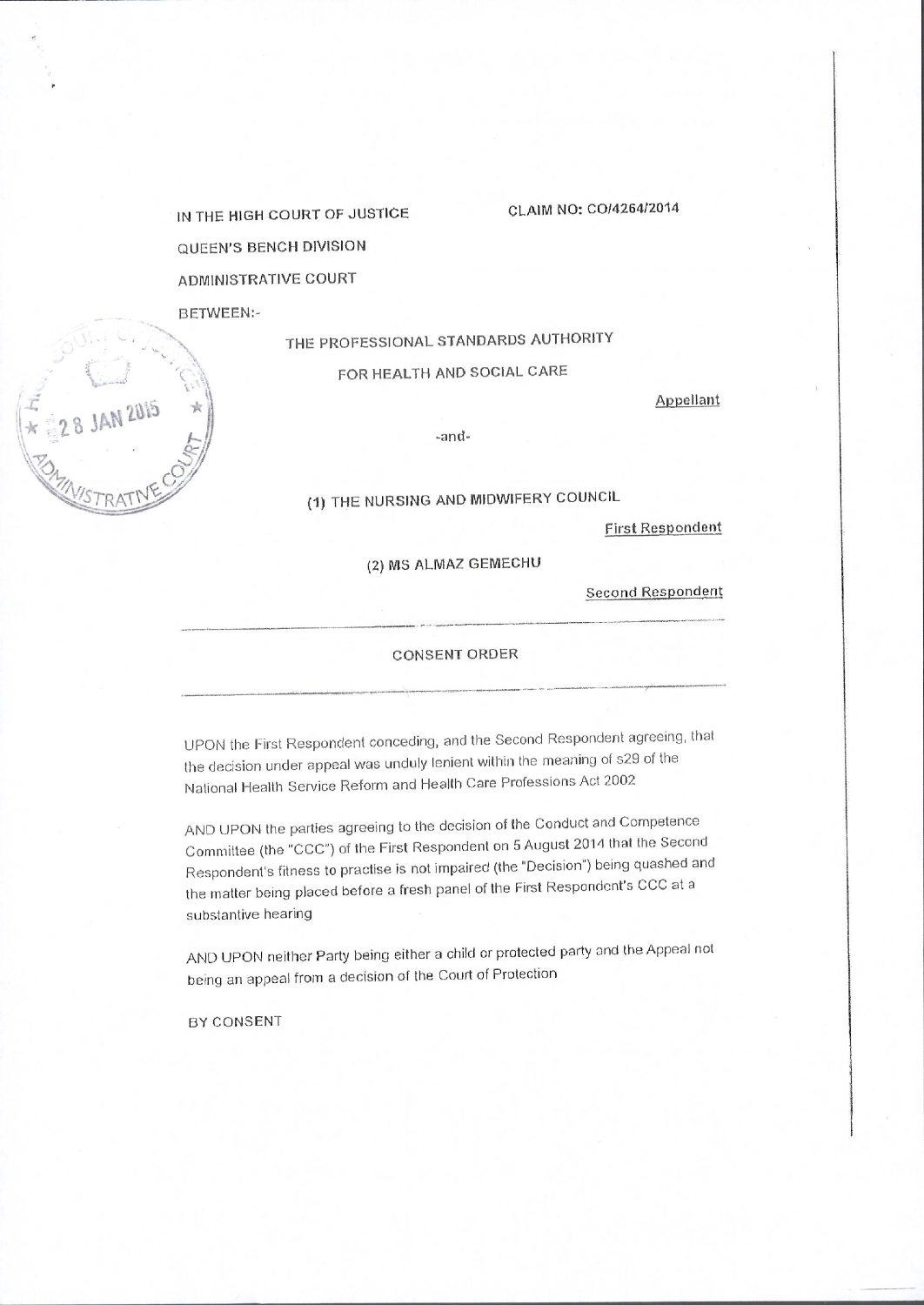## IT IS ORDERD THAT:

 $\mathbb{R}^{n+1}$ 

1. The appeal is allowed on the basis set out in Schedule 1.

 $-111$ 

- 2. The Decision (including the panel's individual decisions as to misconduct and impairment of fitness to practise) is quashed.
- 3. The matter be remitted to a differently constituted panel to proceed at a substantive hearing of the First Respondent's CCC on the basis of the facts found proved on 5 August 2014.
- 4. At the remitted hearing the documents before the First Respondent's CCC shall include those listed in Schedule 2.
- 5. The First Respondent is to pay the Appellant's reasonable costs of the appeal, to be assessed if not agreed.
- 6. The appeal hearing listed on 25 February 2015 be vacated.

| <b>Capsticks Solicitors</b> | Anupama Thompson                   | Graeme Irvine                                                 |
|-----------------------------|------------------------------------|---------------------------------------------------------------|
| LLP                         | Assistant Director, Legal Services | Senior Legal Officer                                          |
| 1 St George's Road          | Nursing and Midwifery Council      | Royal College of Nursing                                      |
| London                      | $1st$ Floor                        | 20 Cavendish Square                                           |
| <b>SW19 4DR</b>             | 1 Kemble Street                    | London                                                        |
|                             | London                             | W1G ORN                                                       |
|                             | WC2B 4AN                           |                                                               |
| Solicitors for the          | Representative for the First       | Representative for the                                        |
| Appellant                   | Respondent                         | Second Respondent                                             |
| Signed: A Surs It           | Signed: $A$ - $T$ $H$ $W$ $S$ $S$  | Signed: $C_1$ . $ \mathbb{X} \wedge \mathbb{A} \mathbb{B} $ . |
| Dated: $14.01 - 2015$       | Dated:                             | Dated:                                                        |

### WE CONSENT TO AN ORDER IN THE ABOVE TERMS



 $\triangle$ 

By the Court